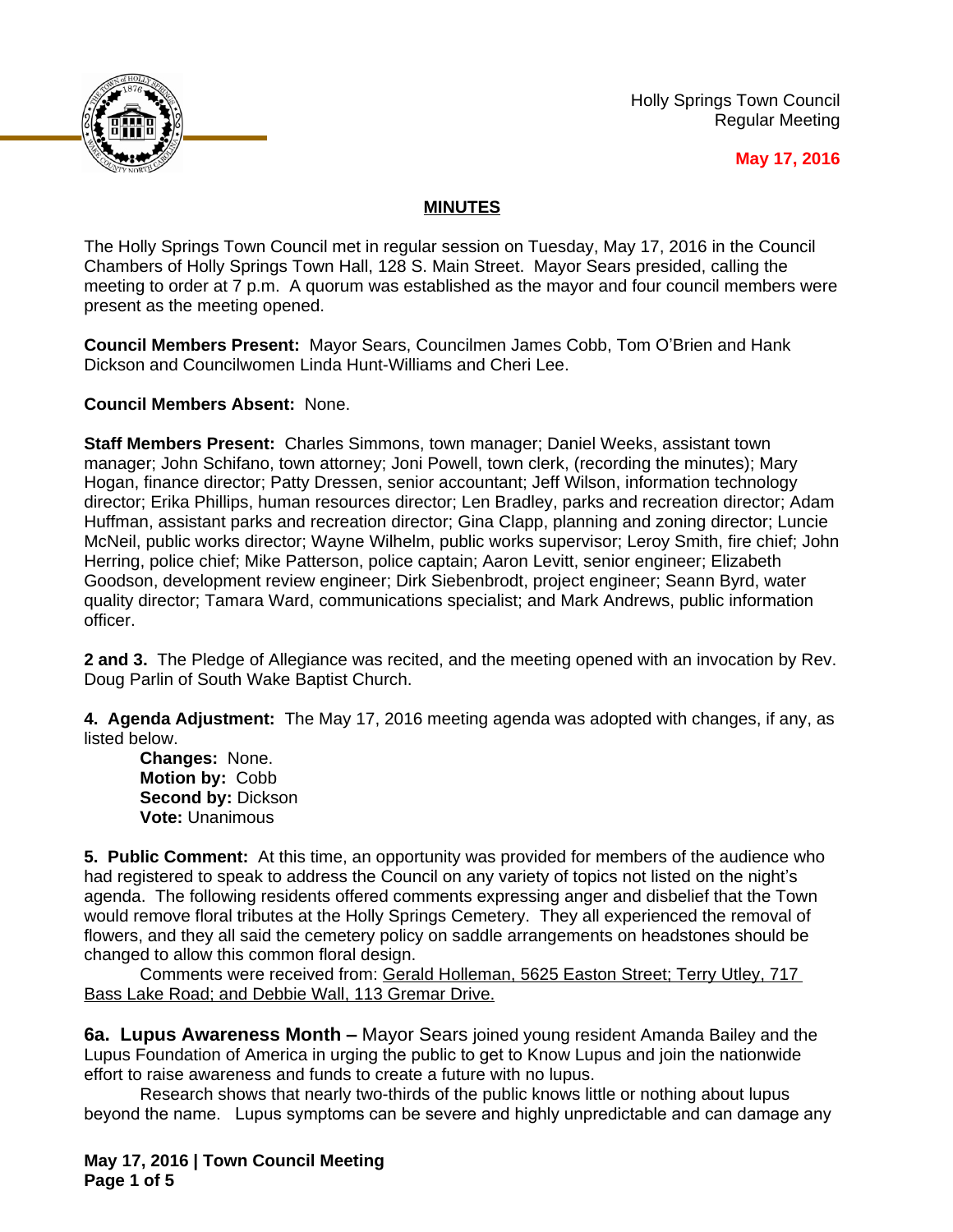organ or tissue, from the skin or joints to the heart or kidneys. Common symptoms include fatigue, headaches, painful or swollen joints, fever, and anemia.

"Increasing public awareness and understanding of lupus is critical to expanding resources and funding for lupus research, and ultimately ending the devastating impact of this disease," Sandra C. Raymond, President and CEO of the Lupus Foundation of America. "We can't do it alone. We need everyone to KNOW LUPUS so we can create a future with NO LUPUS."

Lupus Awareness Month provides people across the country with the opportunity to unite and raise awareness of this misunderstood disease.

**Action:** None.

**7a. Public Hearing: Continue Annexation Ordinance A15-05 –** Ms. Clapp said the Town received a petition for voluntary annexation of approximately 47.5 +/- acres located along Grigsby Avenue. The property owner is Betty S. Waller, Trustee Howard Odell Strother Trust, and the property is contiguous with city limits.

The petition meets all the statutory requirements for annexations.

The public hearing on the question of annexation was opened Dec. 15 when no comments were offered for or against the application. The public hearing remains open, and the petitioner requested that action be deferred until a later date. With this agenda, the public hearing will resume with action to further continue the public hearing to July 19.

**Action:** The Council approved a motion to continue the public hearing on Annexation Ordinance A15-05 to resume on July 19, 2016.

**Motion by:** Williams Second by: Cobb **Vote:** Unanimous

**8. Consent Agenda:** The Council approved a motion to approve all items on the Consent Agenda. The motion carried following a motion by Councilman Cobb, a second by Councilman O'Brien and a unanimous vote. The following actions were affected:

8a. Minutes – The Council approved the minutes of the Council's regular meeting May 3, 2016.

8b. Budget Report– The Council received report of budget amendments approved by the town manager. *A copy of the budget amendments is attached to these minutes.*

8c. Engineering Department Personnel Study - The Council approved to retain the services of Fitch & Associates and approve funding in the amount of \$24,500 for a study of the engineering department.

8d. Fire Station No. 1 Repairs - The Council approved contract with Chasen Concrete for \$17,452 for concrete repair work at Fire Station No. 1.

8e. Law Enforcement Center HVAC System Contract – The Council approved to enter into a three-year contract with Piedmont Service Group for the maintenance of the HVAC system at the Law Enforcement Center.

 8f. North Main Athletic Complex HVAC System Contract – The Council approved to enter into a three-year contract with Piedmont Service Group for the maintenance of the HVAC system at North Main Athletic Complex.

8g. Ting Contract Agreement – The Council approved to enter various operational agreements with Ting.

8h. 12 Oaks Force Main Repairs - The Council adopted an amendment to the FY 2015-16 budget for 12 Oaks Force Main repairs. *A copy of budget amendment is attached to these minutes.*

 8i. Kruger Inc. Contract – The Council approved to retain Kruger Inc. for pump station odor control for 13 Months.

8j. Budget Amendment \$100,000 – The Council adopted an amendment to the FY 2015-16 budget in the amount of \$100,000 from sewer reserves to cover the cost of additional odor control chemicals. *A copy of budget amendment is attached to these minutes.*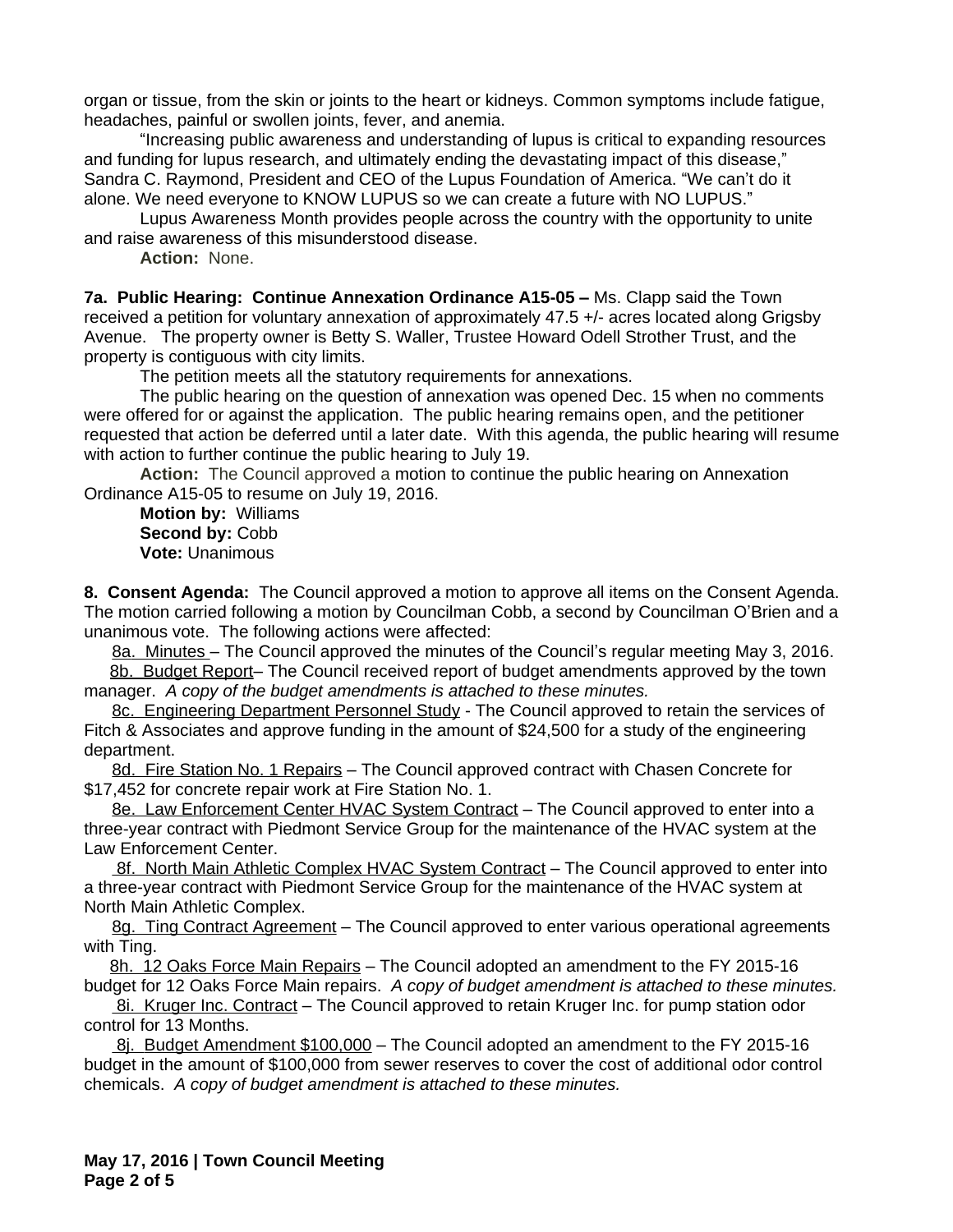8k. Budget Amendment, \$56,000 – The Council adopted an amendment to the FY 2015-16 budget in the amount of \$56,000 to cover the cost of repaving Treatment Plant Road. *A copy of budget amendment is attached to these minutes.*

8l. Resolution 16-12 - The Council adopted Resolution 16-12 to request addition to local bills. *A copy of Resolution 16-12 is attached to these minutes.*

8m. Resolution 16-13 - The Council adopted Resolution 16-13 declaring property surplus to the needs of the Town. *A copy of Resolution 16-13 is attached to these minutes.*

**9a. Stinson Ave. "No Parking" Zone –** Mr. Brandon Cline addressed the Council along with Ms. Mellisa Dallaire. Mr. Cline said at Council's May 3 meeting, they addressed the Council to say that they and many of their neighbors in Chelsea Woods subdivision are opposed to the No Parking zone recently established on Stinson Avenue.

Staff had brought the No Parking zone forward after receiving questions and complaints about the on-street parking that was allowed along Stinson Avenue. This parking included on at least one occasion a semi-tractor with trailer and a boat.

Residents of Chelsea Woods said their subdivision covenants prohibit parking on the streets within Chelsea Woods, and most of the lots in the subdivision are small with small driveways. A few years ago, the homeowner's association directed residents to use one side of Stinson Avenue for overflow parking rather than parking on driveways that are too short for more than one car, causing sidewalks to be blocked.

The new No Parking zone established on Stinson has caused residents of the subdivision to have to park their cars in their yards.

Chelsea Woods residents ask that the Council consider removing the No Parking zone.

In discussion, the Council realized the plight described by the residents but acknowledged that maybe not all residents felt the same. They also said any decisions would have to be based upon – not the convenience of Chelsea Woods residents – but public safety.

Marika Holland, 805 Stinson Ave. – Ms. Holland asked to address the Council on the subject. She said she was against removal of the No Parking zone. She said when three or four cars parked there occasionally across from her home, it was okay; however, she said it ended up that there would be 15 vehicles there all the time. She said it was unsightly, unsafe and it created a lot of traffic concerns.

**Action**: The Council approved a motion to table issue **Motion by**: Lee **Second by**: Wwilliams **Vote:** Unanimous.

**9b. Cemetery Policy Amendments –** Ms. Goodson presented a draft of policy changes staff added following many citizen concerns and discussions with Brad Bailey, who is with Wake Memorial Park, which is being hired to manage the cemetery.

She said changes to the policy would include the Wake Memorial partnership as well as concerns that have been raised by citizens. She said most of the complaints and concerns that she received are related to three areas: 1) not receiving the letter notifying them of the changes 2) not understanding why the Town prohibits clip on arrangements 3) disputing the interpretation when flowers at the base of the headstone are to be removed (i.e. plot owner's opinion is that they were recent flowers purchased and placed within last few week or days)

Ms. Goodson said staff is updating records with new contact information as those who hold deeds in the cemetery call. She explained that the Town may have had old information or the address was never noted with the plot purchase records on file. She said the other two issues could be addressed with clarification to the policy.

She asked Council where and how flowers are to be placed. She said the policy speaks to no flowers may be affixed to the headstone such as clip on arrangements. If we prohibit this, she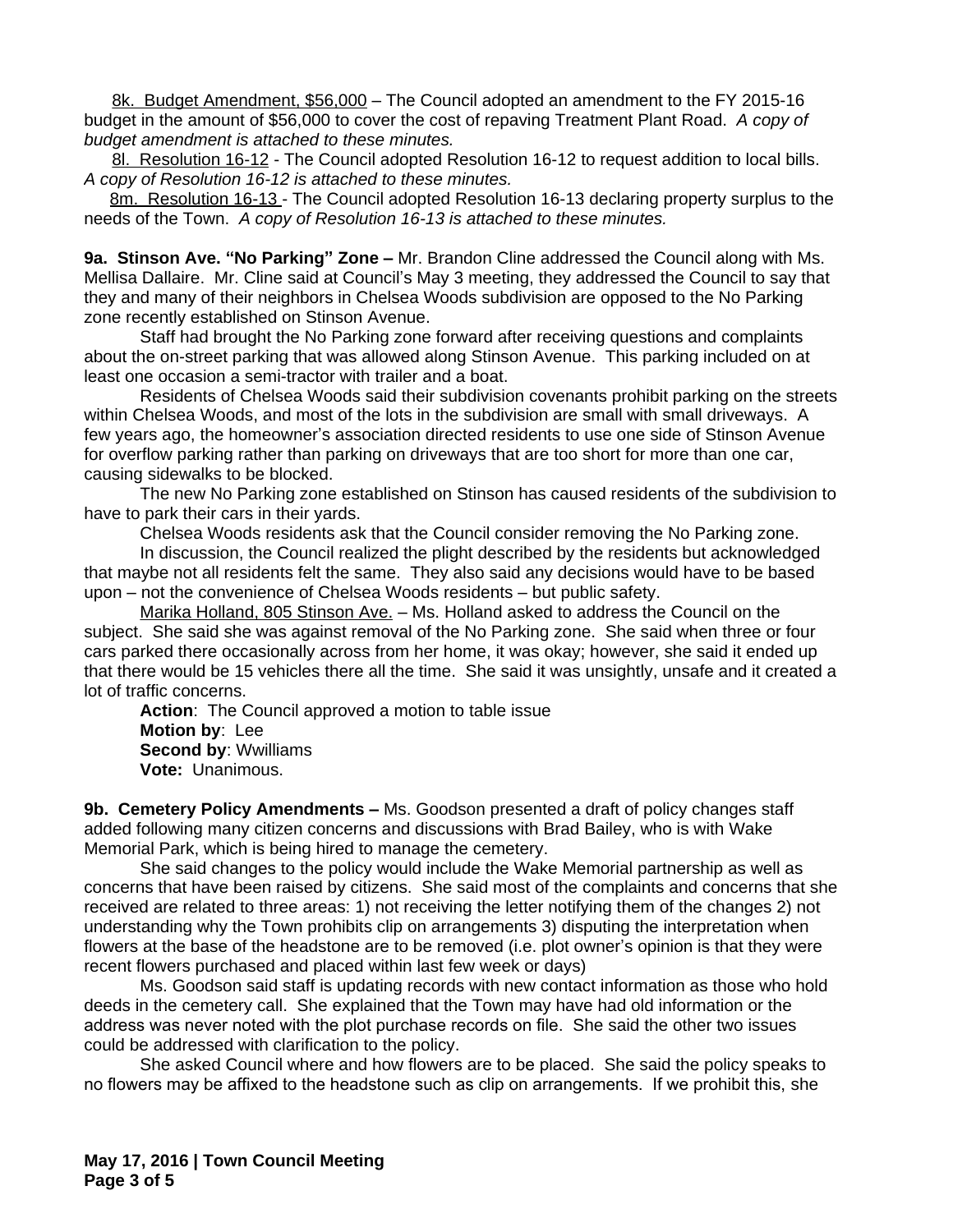said, we need to clearly cover where and how we will allow flowers to be placed. Here are items she would recommend we consider:

- We have many family's headstones that do not have vases. IF we want to consider restricting flowers to a vase, I would recommend that we allow for plastic vases to be added at the base of the headstone when these flowers are placed and allow the other language of the policy to help with removal of ones that are faded or dead.
- Potted plants can cause a maintenance problem especially when they blow away. I would recommend that we not encourage potted plants. If we choose to allow, I have been told that we could require that a granite circle be added flush to the base of the headstone to allow a place for these.
- If we consider adding back the clip on arrangement, I would recommend that we add language about how we expect them to be kept (not blocking names and information on the headstone, etc.)

She said that Councilman Dickson e-mailed a few recommendations, which are not reflected yet in the draft policy. She said she has them with her other notes and can use them after the Town Council gives direction.

In discussion, Council consensus was that saddle arrangements are to be allowed; garden statuary and benches should not be allowed; and the Town needs to balance cemetery maintenance with respect for families.

**9c. Sugg Farm at Bass Lake Park Utility Project –** Mr. Siebenbrodt proposed to add water and sewer lines to Sugg Farm to serve future park features and events.

He said most upgrades and new utilities would be located along the main road through Sugg Farm, extending from Grigsby Avenue to the former primary residence building located in the southern portion of the park.

Mr. Siebenbrodt said upgrades would include: full road replacement for 320 linear feet; road widening for 190 linear feet; installation of 2,500 linear feet of new 8-inch ductile iron water line; 1,808 linear feet of new 8-inch PVC sewer line and one sanitary dumping station.

The initially proposed new bathroom facilities (including a new parking lot with 12 handicap parking spaces) would be added at a later date.

During the design and construction phase, special attention was and will be given to the conditions and restrictions as listed in the Sugg Farm Deed of Conversation Easement.

Except the road work and sanitary station, all other work such as the surveying, design, and construction administration for this project was or will be completed by staff (Engineering and Public Works). This has reduced the cost significantly overall, by as much as \$175,000.

He added that a full road closure is not proposed during the construction phase, and the park is planned to stay open.

**Action**: The Council approved a motion to approve funding in the amount of \$195,000 (including contingency) for the Sugg Farm at Bass Lake Park utility project and approve the related project budget accordingly.

**Motion by**: Dickson **Second by**: Cobb **Vote:** Unanimous.

**9d. 2018 Market Infrastructure Reimbursement Agreement –** Ms. Parrish said that as outlined upon the approval of the 2018 Market Planned Unit Development, an infrastructure reimbursement agreement allows for the payment of a fee-in-lieu of construction. During the development review a transportation impact analysis was completed. There are future plans for Holly Springs Road to be widened to a 4-lane median divided facility. Upon the build-out year for 2018 Market, the new development would represent 8% of the total volume along Holly Springs Road between the